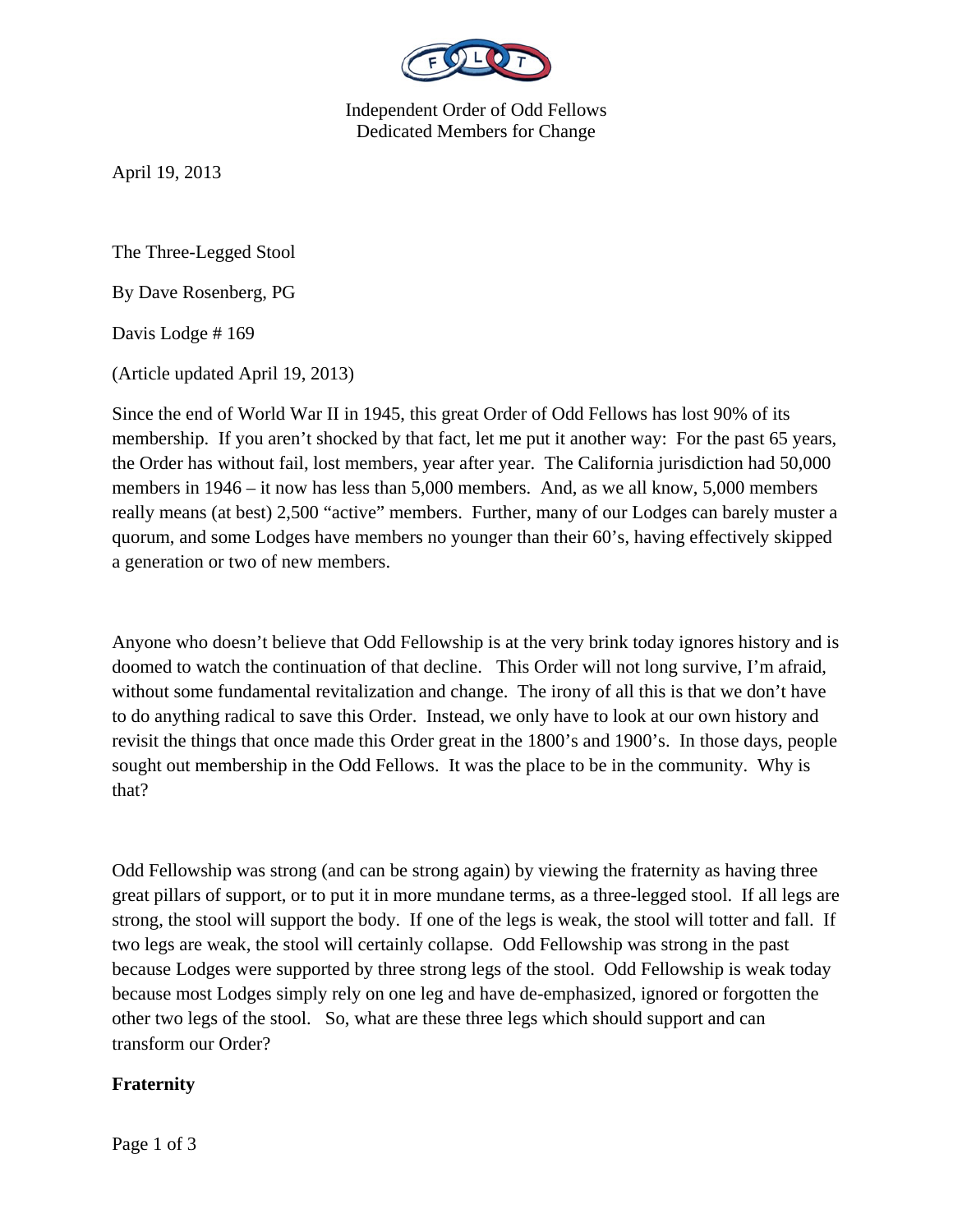

Independent Order of Odd Fellows Dedicated Members for Change

We begin with the great fraternal history and substantial assets of the Independent Order of Odd Fellows. We have, indeed, a distinguished past on which we can build. We have fine and dedicated members. We have Lodge Halls which stand in the heart of many communities. We have a tradition and rituals which (while needing modernization and revision in some instances) have served us well for over two hundred years.

This leg is quite strong throughout the Order. The other two legs, however, are in need of strengthening in virtually every Lodge.

## **Community**

We have to re-connect with our communities. Once, long ago, the IOOF Lodge was the very center of the town. It can be again. But too many of our Lodges have withdrawn into their four walls and have become virtually invisible in their towns. That has to change. Lodges need to open themselves up to the community. This can be done in many ways. Lodges should have open meetings from time to time – a great way to invite prospective members to see what the Lodge does as well as get to know the Lodge members, and for Lodge members to get to know prospective members. Lodges should sponsor events on behalf of charitable and community groups. Two or three such annual events can go a long way to establish a Lodge's reputation as a leading community organization. Those Lodges that own Lodge Halls should make those Halls available for the community for appropriate events.

## **Fellowship**

We are members of a fraternal order and that involves much more than passwords, signs and grips. A fraternal order is a fellowship. And that means that the Lodge must foster events and functions that bring members together to enjoy each other's company and socially interact: breakfasts, lunches, dinners, hikes, trips, movie nights, game or card nights, wine tasting, beer brewing, dances, whatever the members feel will encourage good fellowship.

Ultimately, we have to ask ourselves: Why does anyone wish to become an Odd Fellow in the 21st Century? If we are brutally honest with ourselves, we would have to conclude that very few people join because of the ritual. Realistically, people join because of two reasons: (1) IOOF does good works in the community, and (2) IOOF provides a social network where members can enjoy each other's company and have a little fun.

In my Davis Lodge we have not just talked the talk, but we have walked the walk. So I know it can be done. When I first joined the Davis Lodge in 2004, our membership was under 40, and we could barely scrape together 12 members for a meeting – a situation in which many Lodges currently find themselves. So, as the incoming Noble Grand of my Lodge in 2005, I instituted my "three-legged stool" approach. This simple change in attitude made a huge difference. We